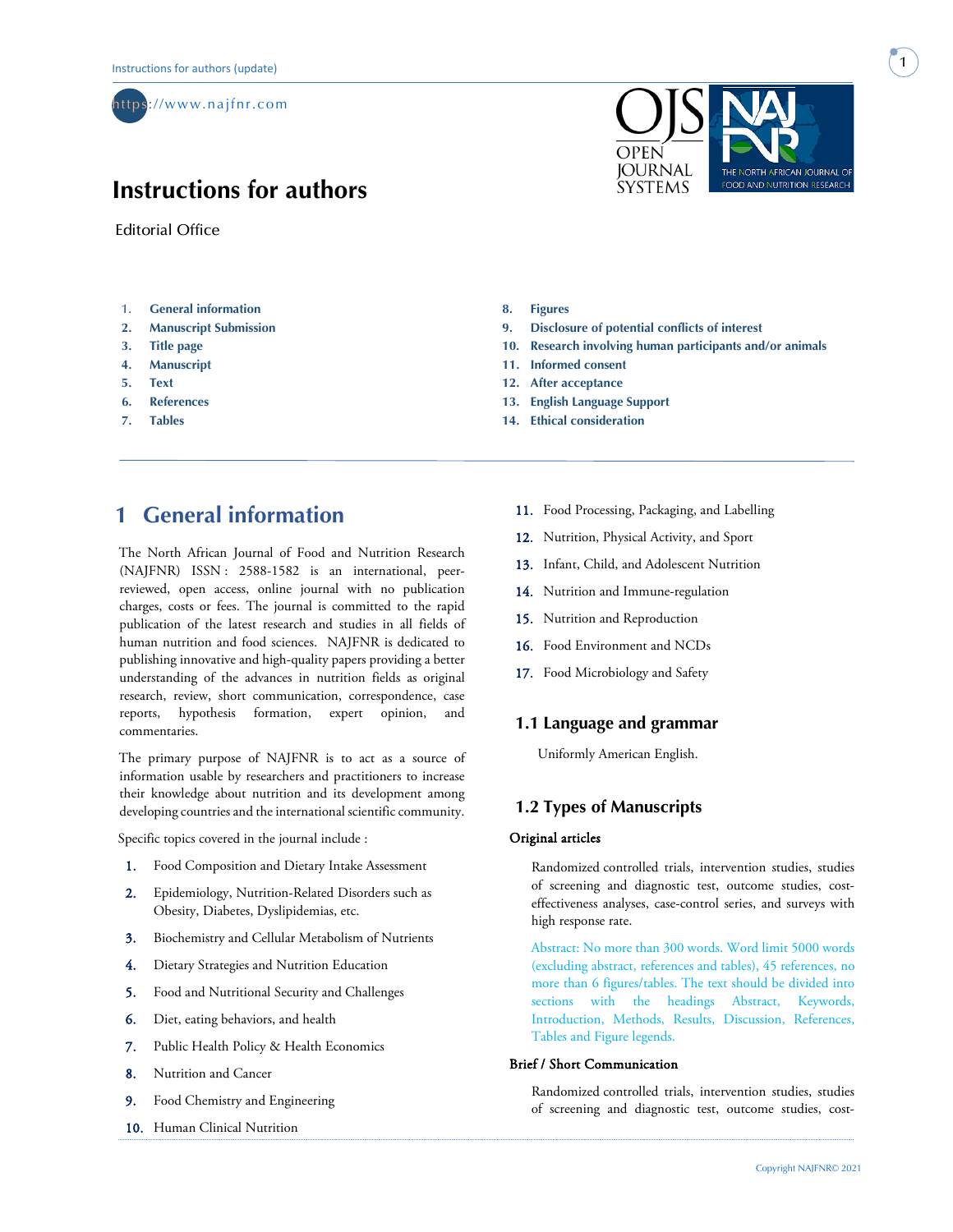effectiveness analyses, case-control series, and surveys with high response rates.

Abstract: 200 words maximum. Word limit 2500 words, 20 references, no more than 2 figures/tables

#### Review articles and meta-analysis

Systemic critical assessments of literature and data sources. Abstract: 300 words maximum. Word limit 10000 words, 150 references, no more than 5 figures and tables. Extra figures will be published as supplementary files.

#### Correspondence

Correspondence provides readers with a forum for comment on papers published in a previous issue (< 6 months) of the journal or to address new issues relevant to the research community.

No abstract required; Main body of text (tables/figures, and references) not to exceed 1,000 words; Max 2 tables or figures and no more than 7 references.

#### Case reports

New/interesting/very rare cases can be reported. Cases with clinical significance or implications will be given priority, whereas, mere reporting of a rare case may not be considered.

Max 10 references Up to 1000 words excluding references and abstract and up to 10 references

#### Letter to the Editor

Should be short, decisive observation. They should not be preliminary observations that need a later paper for validation.

#### Up to 400 words and 4 references

#### Viewpoint

Personal views are welcome and the length should be about 1500 words (not including tables, figures, and references). Authors of this type of articles should sign their real names; no anonymous pieces are published.

#### Announcement of conferences

Should be submitted with the name and address of the person from whom additional information can be obtained. Up to 100 words.

## **1.3 Authorship Criteria**

Authorship credit should be based only on substantial contributions as stated in the ICMJE Recommendations, credit for authorship requires:

a. conception and design or acquisition of data or analysis and interpretation of data;

- b. drafting the article or revising it critically for important intellectual content;
- c. final approval of the version to be published.
- d. Agreement to be accountable for all aspects of the work in ensuring that questions related to the accuracy or integrity of any part of the article are appropriately investigated and resolved.

Authorship credit should be based only on substantial contributions to each of the four components mentioned above.

 $\rightarrow$  Conditions **a**, **b**, and **c** must all be met. Participation solely in the acquisition of funding or the collection of data does not justify authorship.

General supervision of the research group is not sufficient for authorship. Each contributor should have participated sufficiently in the work to take public responsibility for appropriate portions of the content.

The order of naming the contributors should be based on the relative contribution of the contributor towards the study and writing the manuscript.

Once submitted the order cannot be changed without written consent of all the contributors.

For an *Original article:* the number of contributors should not exceed six (6) authors from the same institution.

For *Review Article*, the number of contributors should not exceed six (6). A justification should be included if the number of contributors exceeds these limits. Only those who have done substantial work in a particular field can write a review article. A short summary of the work done by the contributor (s) in the field of review should accompany the manuscript.

### **1.4 Contribution Details**

Contributors should provide a description of what each of them contributed to the manuscript. The description should be divided into the following categories, as applicable:

- concepts,
- design,
- definition of intellectual content,
- literature search,
- clinical studies,
- experimental studies,
- data acquisition,
- data analysis,
- statistical analysis,
- manuscript preparation,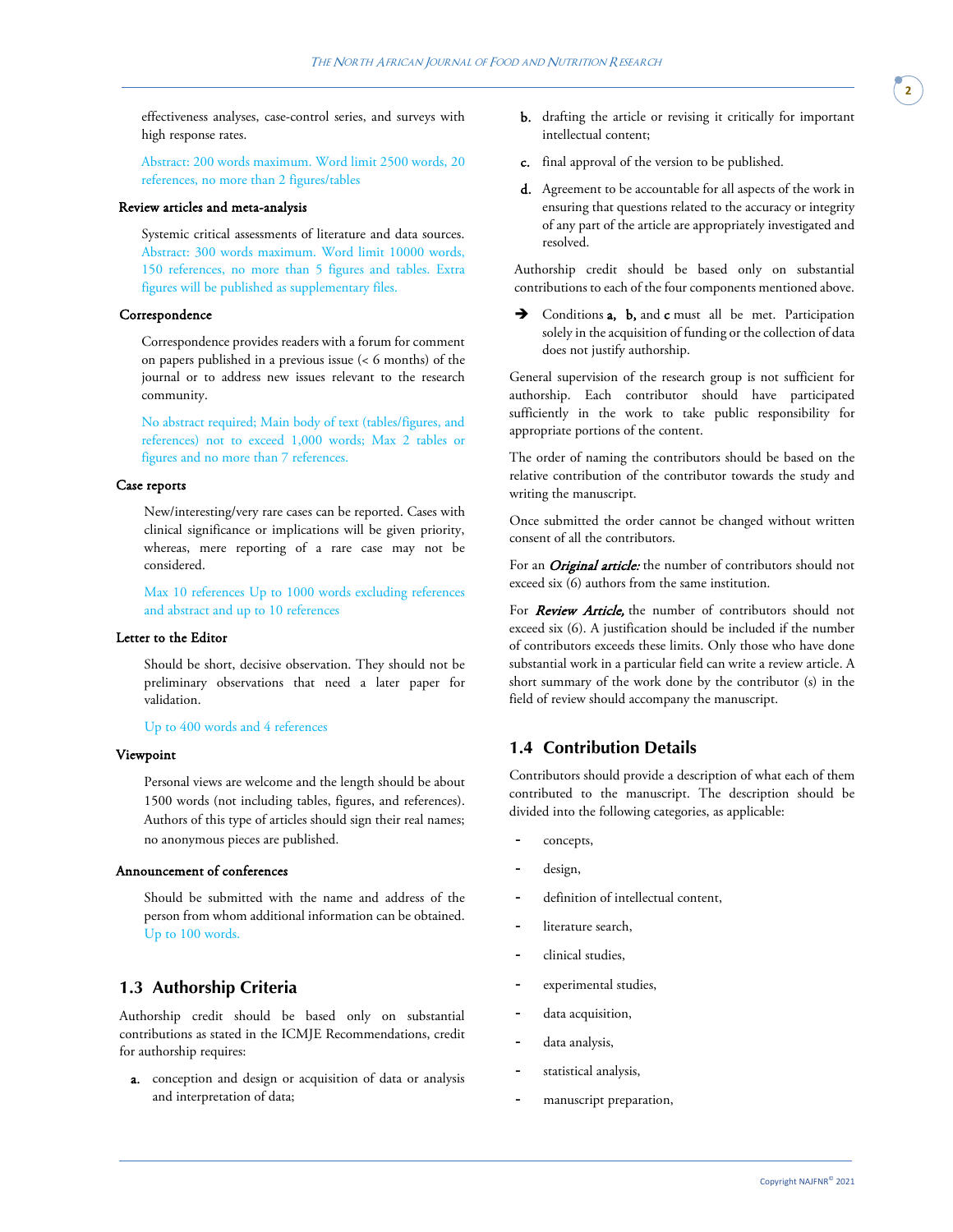- manuscript editing,
- and manuscript review.

Authors' contributions will be printed on the last page of the article, prior to references list. One or more authors should take responsibility for the integrity of the work as a whole from inception to published article and should be designated as 'guarantor'.

## **1.5 Changes in authorship**

Authors should determine the order of authorship among themselves and should settle any disagreements prior submitting their manuscript. Changes in authorship (i.e., order, addition, and deletion of authors) should be discussed and approved by all authors. Any requests for such changes in authorship after initial manuscript submission and before publication should be explained in writing to the editor in a letter or email from all authors and should send the original signed written consent of all authors.

## **1.6 Retraction policy**

NAJFNR should consider retracting a publication if:

- Editors have clear evidence that the findings are unreliable, either as a result of misconduct (e.g., data fabrication) or honest error (e.g., miscalculation or experimental error);
- The findings have previously been published elsewhere without proper cross-referencing, permission or justification (i.e., cases of redundant publication);
- It constitutes plagiarism;
- It reports unethical research

NAJFNR abides by Retraction Guidelines of the Committee on Publication Ethics (COPE) [\(https://publicationethics.org/files/cope-retraction-guidelines](https://publicationethics.org/files/cope-retraction-guidelines-v2.pdf)[v2.pdf\)](https://publicationethics.org/files/cope-retraction-guidelines-v2.pdf).

# <span id="page-2-0"></span>**2 Manuscript Submission**

## **2.1 The editorial process**

A manuscript will be reviewed for possible publication with the understanding that it is being submitted to NAJFNR alone at that point in time and has not been published anywhere, simultaneously submitted, or already accepted for publication elsewhere.

The journal expects that authors would authorize one of them to correspond with NAJFNR for all matters related to the manuscript. On submission, editors review all submitted manuscripts initially for suitability for formal review. Manuscripts with insufficient originality, serious scientific or

technical flaws, or lack of a significant message are rejected before proceeding for formal peer-review. Manuscripts that are unlikely to be of interest to the NAJFNR readers are also liable to be rejected at this stage itself.

Manuscripts that are found suitable for publication in NAJFNR are sent to two or more expert reviewers. The journal follows a double-blind review process, wherein the reviewers and authors are unaware of each other's identity. Every manuscript is also assigned to a member of the editorial team, who based on the comments from the reviewers takes a final decision on the manuscript. The comments and suggestions (acceptance/rejection/amendments in manuscript) received from reviewers are conveyed to the corresponding author. The author is requested to provide a point by point response to reviewers' comments and submit a revised version of the manuscript. This process is repeated till reviewers and editors are satisfied with the manuscript.

Manuscripts accepted for publication are copy edited for grammar, punctuation, print style, and format. Proofreading paper version will be sent to the corresponding author. The corresponding author is expected to return the corrected proofs within two days. It may not be possible to incorporate corrections received after that period. The whole process of submission of the manuscript to final decision and sending and receiving proofs is completed online. To achieve faster and greater dissemination of knowledge and information, the journal publishes articles online soon after acceptance.

All manuscripts must be submitted online through the website: [https://najfnr.com/home/about/submissions.](https://najfnr.com/home/about/submissions) First-time users will have to register at this site. Registration is free but mandatory. Registered authors can keep track of their articles after logging into the site using their username and password. Authors do not have to pay any fees for submission of articles. If authors experience any problems, please contact the editorial office by E-mail: [contact@najfnr.com.](mailto:contact@najfnr.com)

The submitted manuscripts that are not as per the "Instructions for Authors" would be returned to the authors for technical correction before they undergo editorial/peer-review. Generally, the manuscript should be submitted in the form of several separate files (the website has a limit of 80 MB per uploaded file).

Submission of a manuscript implies: that the work described has not been published before; that it is not under consideration for publication anywhere else; that its publication has been approved by all co-authors, if any, as well as by the responsible authorities – tacitly or explicitly – at the institute where the work has been carried out. The publisher will not be held legally responsible should there be any claims for compensation.

## **Permissions**

Authors wishing to include figures, tables, or text passages that have already been published elsewhere are required to obtain permission from the copyright owner(s) and to include evidence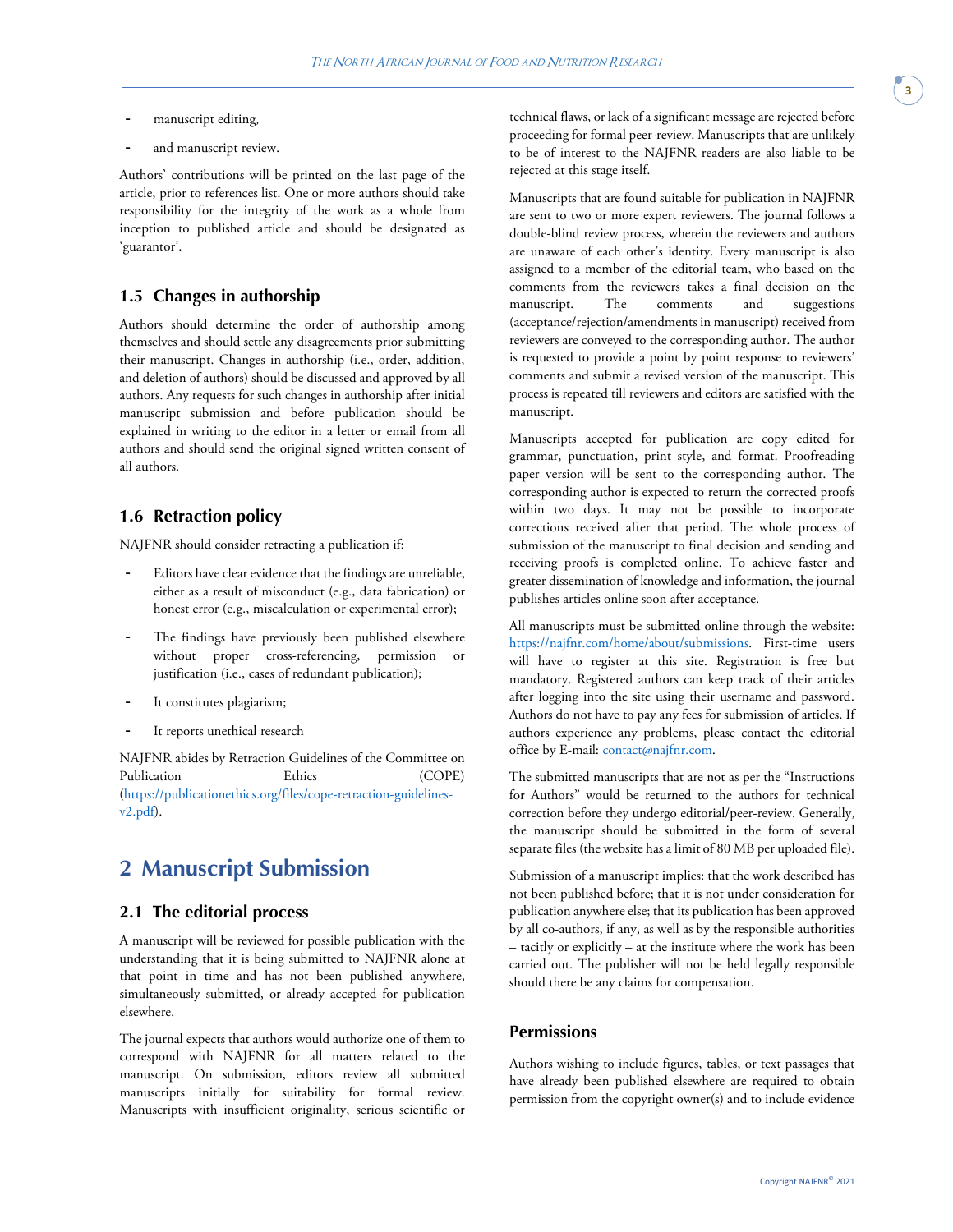that such permission has been granted when submitting their papers. Any material received without such evidence will be assumed to originate from the authors.

# <span id="page-3-0"></span>**3 Title page**

The title page should include:

The type of manuscript (original article, review article, meta analysis, correspondence, etc.). Title of the manuscript, names of all authors/contributors and name(s) of department(s) and/or institution(s) to which the work should be credited. All information which can reveal your identity should be here. Use doc files. Do not zip the files.

Please visi[t https://najfnr.com/home/about/submissions](https://najfnr.com/home/about/submissions)

You can download the Title page from this URL address:

[http://najfnr.com/journal\\_docs/Title\\_page.docx](http://najfnr.com/journal_docs/Title_page.docx)

## **4 Manuscript**

The main text of the article, starting from "Abstract" till "References" should be in this file.

The file must not contain any mention of the authors' names or initials or the institution at which the study was done or acknowledgments. Page headers/running title can include the title but not the authors' names. Manuscripts not in compliance with the Journal's blinding policy will be returned to the corresponding author. Use doc/docx files. Do not zip the files. Do not incorporate images in the file. The pages should be numbered consecutively.

## **Abstract**

Abstracts should be structured in sections (Background, Aims, Materiel/Subjects and Methods, Results, Conclusion, and Keywords) and should not contain any undefined abbreviations or unspecified references.

#### **Keywords**

Please provide 4 to 6 keywords that can be used for indexing purposes.

However, to be effective, Keywords must be chosen carefully. They should:

- Represent the content of your manuscript;
- Be specific to your field or sub-field.

Avoid duplicating any terminology already used in the paper's title. Key terms that are shared with your manuscript title and/or abstract can help to increase the visibility of your study in article

searches. For more information please visit: [https://www.aje.com/arc/editing-tip-choosing-effective](https://www.aje.com/arc/editing-tip-choosing-effective-keywords/)[keywords/](https://www.aje.com/arc/editing-tip-choosing-effective-keywords/)

The use of Medical Subheading of the NIH: US. National Library of Medicine MeSH Browser (2021 MeSH ) is highly recommended and available here:



<https://meshb.nlm.nih.gov/search>

## **5** Text

## **5.1 Text Formatting**

Manuscripts should be submitted in Microsoft Word.

- Use a normal, plain font (e.g., 12-point Times New Roman) for text.
- Use italics for emphasis.
- Use the automatic page numbering function to number the pages.
- Do not use field functions.
- Use tab stops or other commands for indents, not the space bar.
- Use the table function, not spreadsheets, to make tables.
- Use the equation editor or Math Type for equations.
- Save your file in docx format (MS Word 2007 or higher).

## **5.2 Headings**

Please use no more than three levels of displayed headings.

## **5.3 Abbreviations**

Abbreviations should be defined at first mention and used consistently thereafter.

### **5.4 Introduction and background**

The introduction should briefly place the study in a broad context and highlight why this study is important. It should be linked to earlier work in the field; it is not meant to be an extensive review of the literature. The introduction should assume that the reader is well-informed in the field and should therefore be as concise and brief as possible. Literature should be cited only to the extent that it helps the reader understand why the question is asked. End the introduction with a stated aim or question, preferably expressed as a testable hypothesis. Keep the introduction comprehensible to scientists working outside the topic of the paper.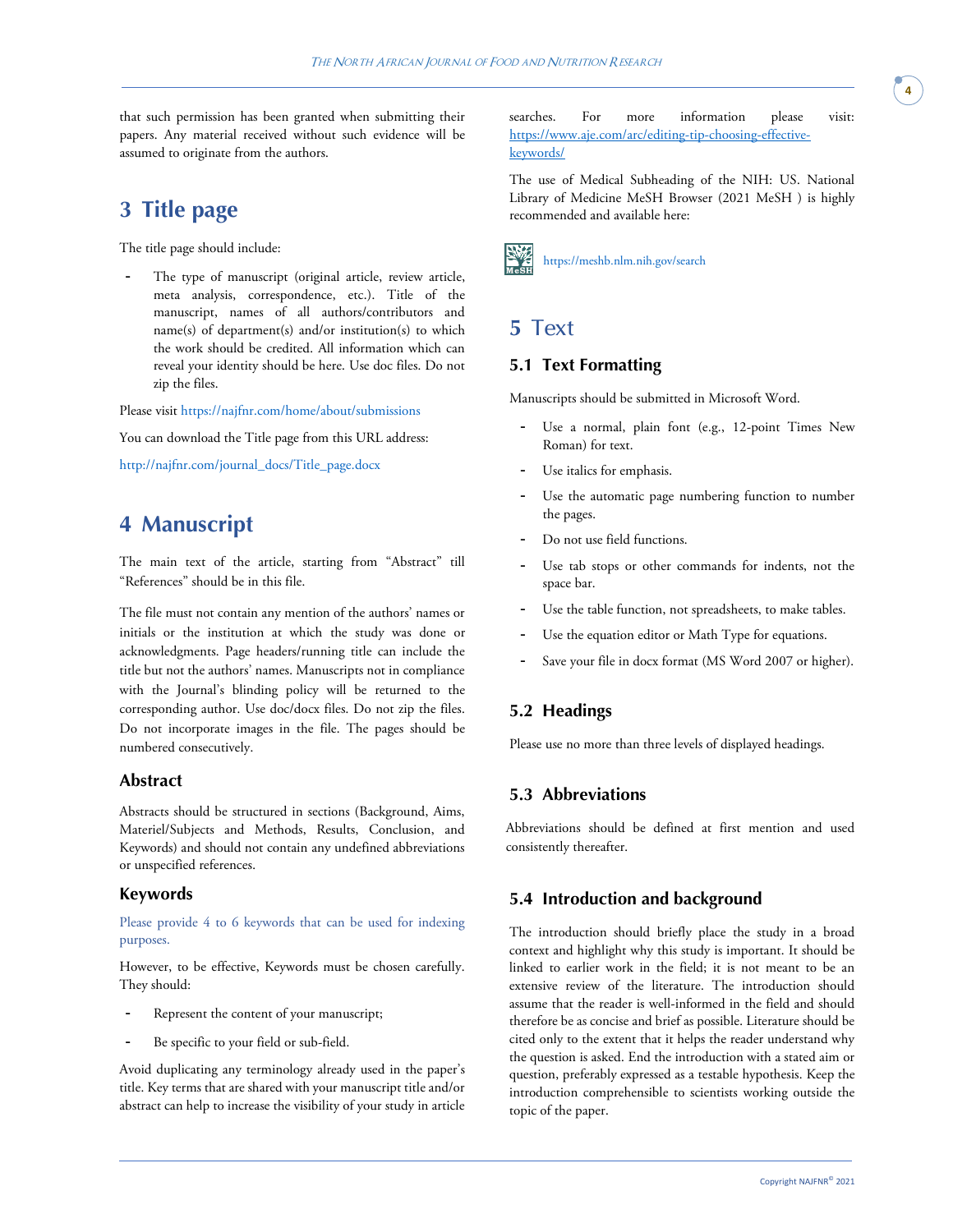## **5.5 Methods including Statistics**

The Methods section should include only information that was available at the time the plan or protocol for the study was written; all information obtained during the conduct of the study belongs in the Results section. Selection and Description of Participants: Describe your selection of the observational or experimental participants (patients or laboratory animals, including controls) clearly, including eligibility and exclusion criteria and a description of the source population. Because the relevance of such variables as age and sex to the object of research is not always clear, authors should explain their use when they are included in a study report; for example, authors should explain why only subjects of certain ages were included or why women were excluded. The guiding principle should be clarity about how and why a study was done in a particular way. When authors use variables such as race or ethnicity, they should define how they measured the variables and justify their relevance. Technical information: Identify the methods, apparatus (give the manufacturer's name and address in parentheses), and procedures in sufficient detail to allow other workers to reproduce the results. Give references to established methods, including statistical methods (see below); provide references and brief descriptions for methods that have been published but are not well known; describe new or substantially modified methods, give reasons for using them, and evaluate their limitations. Identify precisely all drugs and chemicals used, including generic name(s), dose(s), and route(s) of administration. Authors submitting review manuscripts should include a section describing the methods used for locating, selecting, extracting, and synthesizing data. These methods should also be summarized in the abstract. Reports of randomized clinical trials should present information on all major study elements, including the protocol, assignment of interventions (methods of randomization, concealment of allocation to treatment groups), and the method of masking (blinding), based on the CONSORT Statement (Moher D, Schulz KF, Altman DG: The CONSORT Statement: Revised Recommendations for Improving the Quality of Reports of Parallel-Group Randomized Trials. Ann Intern Med. 2001; 134: 657-662, also available at [http://www.consort-statement.org\)](http://www.consort-statement.org/). Authors submitting review article should include a section describing the methods used for locating, selecting, extracting, and synthesizing data. These methods should also be summarized in the abstract.

Concerning statistics, put a general description of methods in the Methods section. When data are summarized in the Results section, specify the statistical methods used to analyze them. Avoid non-technical uses of technical terms in statistics, such as 'random' (which implies a randomizing device), 'normal', 'significant', 'correlations', and 'sample'. Define statistical terms, abbreviations, and most symbols.

For all <sup>p</sup>-values include the exact value and not less than 0.05 or 0.001.

## **5.6 Results**

Present your results in logical sequence in the text, tables, and illustrations, giving the main or most important findings first. Do not repeat in the text all the data in the tables or illustrations; emphasize or summarize only important observations. Extra or supplementary materials and technical detail can be placed in an appendix where it will be accessible but will not interrupt the flow of the text; alternatively, it can be published only in the electronic version of the journal. When data are summarized in the Results section, give numeric results not only as derivatives (for example, percentages) but also as the absolute numbers from which the derivatives were calculated, and specify the statistical methods used to analyze them. Restrict tables and figures to those needed to explain the argument of the paper and to assess its support. Use graphs as an alternative to tables with many entries; do not duplicate data in graphs and tables. Avoid nontechnical uses of technical terms in statistics, such as "random" (which implies a randomizing device), "normal," "significant," "correlations," and "sample." Where scientifically appropriate, analyses of the data by variables such as age and sex should be included.

## **5.7 Discussions**

Include Summary of key findings (primary outcome measures, secondary outcome measures, results as they relate to a prior hypothesis); Strengths and limitations of the study (study question, study design, data collection, analysis and interpretation); Interpretation and implications in the context of the totality of evidence (is there a systematic review to refer to, if not, could one be reasonably done here and now?, what this study adds to the available evidence, effects on patient care and health policy, possible mechanisms); Controversies raised by this study; and Future research directions (for this particular research collaboration, underlying mechanisms, clinical research). Do not repeat in detail data or other material given in the Introduction or the Results section. In particular, contributors should avoid making statements on economic benefits and costs unless their manuscript includes economic data and analyses. Avoid claiming priority and alluding to work that has not been completed. State new hypotheses when warranted, but clearly label them as such.

## **5.8 Acknowledgments**

Acknowledgments of people, grants, funds, etc. should be placed on the title page file. The names of funding organizations should be written in full.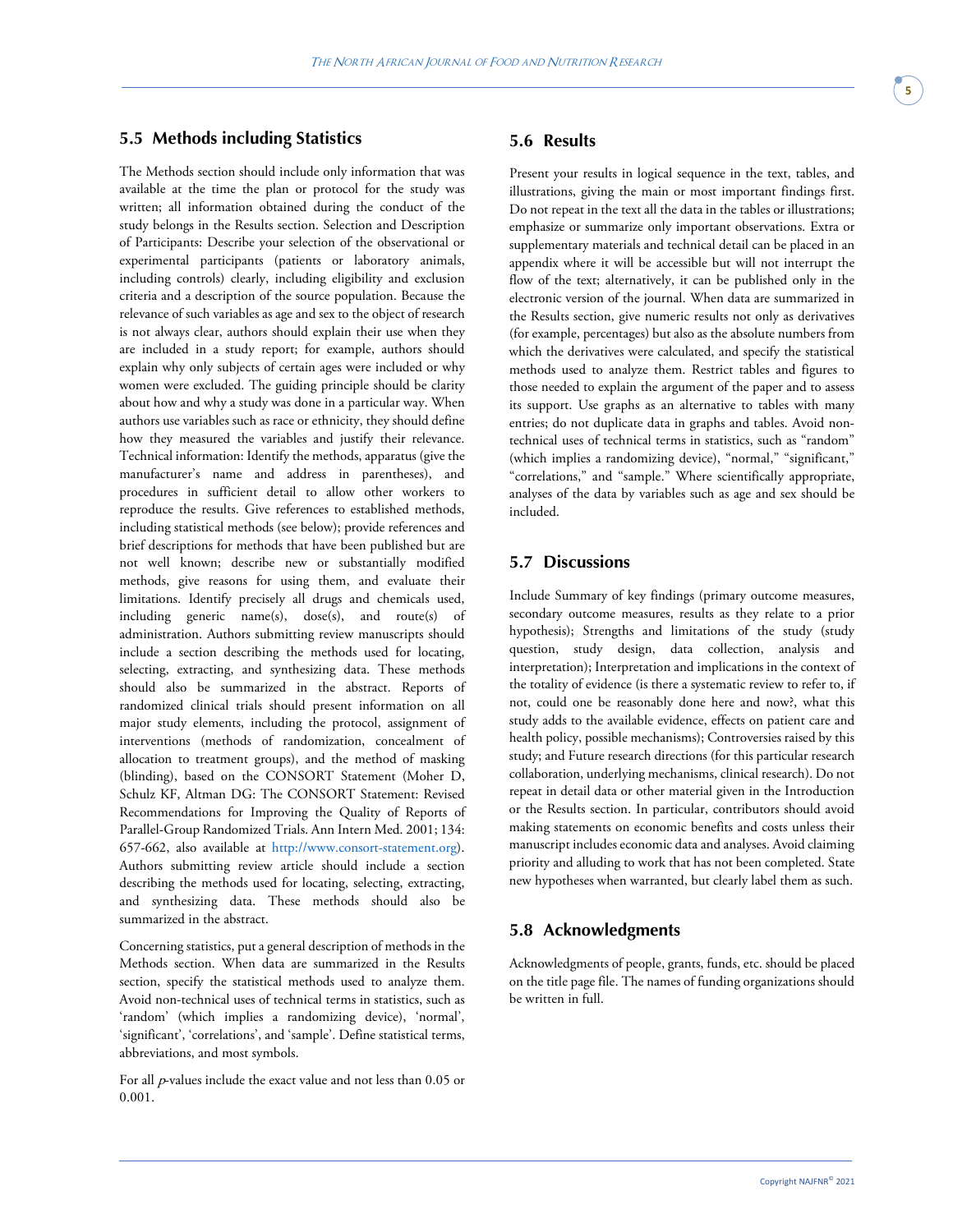# <span id="page-5-0"></span>**6 References**

## **6.1 Citation**

Reference citations in the text should be identified by numbers in square brackets. You can use Endnote of Clarivate Analytics [\(https://www.myendnoteweb.com/EndNoteWeb.html\)](https://www.myendnoteweb.com/EndNoteWeb.html) or Mendeley [\(https://www.mendeley.com/\)](https://www.mendeley.com/)

#### Some examples:

- a. As recommended by the ADA [12].
- b. These results agree with those of Amos *et al.* [7].
- c. Several studies have reported that dietary fiber intake increases during fasting periods [42-45, 47].

## **6.2 References list**

The list of references should only include works that are cited in the text and that have been published or accepted for publication. Personal communications and unpublished works should only be mentioned in the text. The entries in the list should be numbered consecutively.

Authors should refer to this tutorial on how to cite PubMed articles in APA: [https://www.youtube.com/watch?v=6c1\\_BOQN0g0](https://www.youtube.com/watch?v=6c1_BOQN0g0)

Or use APA Citation Generator 7, to generate all types of references at [https://www.citefast.com/?s=APA7#\\_Journal](https://www.citefast.com/?s=APA7#_Journal)

#### Examples:

#### Journal article (with DOI) using APA 7<sup>th</sup> edition referencing system

Vineis, P., & Wild, C. P. (2014). Global cancer patterns: Causes and prevention. *The Lancet*, 383(9916), 549-557. [https://doi.org/10.1016/s0140-6736\(13\)62224-2](https://doi.org/10.1016/s0140-6736(13)62224-2)

#### Book

Barnett A. Type 2 Diabetes. 2nd ed. Oxford Diabetes Library: 2012: pp. 179. ISBN: 9780199596171

#### Book chapter

Solensky R. Drug allergy: desensitization and treatment of reactions to antibiotics and aspirin. In: Lockey P, ed. Allergens and Allergen Immunotherapy. 3rd ed. New York, NY: Marcel Dekker; 2004:585-606.

#### Website (Online document)

Diet and cancer. (2019, July 1). World Cancer Research Fund. Available from: <https://www.wcrf.org/dietandcancer>. [Last accessed on 2020 August 12].

N.B. Given the recent spread of fee charging OA journals, unwary and naïve authors may not be able to distinguish between legitimate peer-review journals and those with fake peer review. The North African Journal of Food and Nutrition Research has adopted <sup>a</sup> policy against those "fake" journals.

Therefore, no reference should be cited from these journals and must be replaced or completely removed. Please visit the following links to check the eligibility of your journal.

<https://predatoryjournals.com/journals/> <https://beallslist.net/> <https://scholarlyoa.com/publishers/> https://www.professeur-alexandre-georges.info%2Fdolos-list <https://guides.library.yale.edu/c.php?g=296124&p=1973764>

# <span id="page-5-1"></span>**7 Tables**

- The number of both tables and figures depends on the type of manuscript. Please refer to section 1.2 Types of manuscripts
- All tables are to be numbered using Arabic numerals.
- Tables should always be cited in text in consecutive numerical order.
- For each table, please supply a table caption (title) explaining the components of the table.
- Identify any previously published material by giving the original source in the form of a reference at the end of the table caption.
- Footnotes to tables should be indicated by superscript lower-case letters (or asterisks for significance values and other statistical data) and included beneath the table body.

# **8 Figures**

Please submit good quality color images. Size of the image can be reduced by decreasing the actual height and width of the images (keep up to  $1600 \times 1200$  pixels or 5–6 inches). Images can be submitted as JPEG files and should be supplied at an effective resolution of 300 pixels per inch (PPI). Do not zip the files.

- The number of both tables and figures depends on the type of manuscript. Please refer to section 1.2 Types of manuscripts
- Supply all figures electronically. Common formats are accepted; however, TIFF, JPEG, EPS and PDF are preferred.
- Indicate what graphics program was used to create the artwork.
- All figures are to be numbered using Arabic numerals.
- Figures should always be cited in text in consecutive numerical order.
- Figure parts should be denoted by lowercase letters (a, b, c, etc.).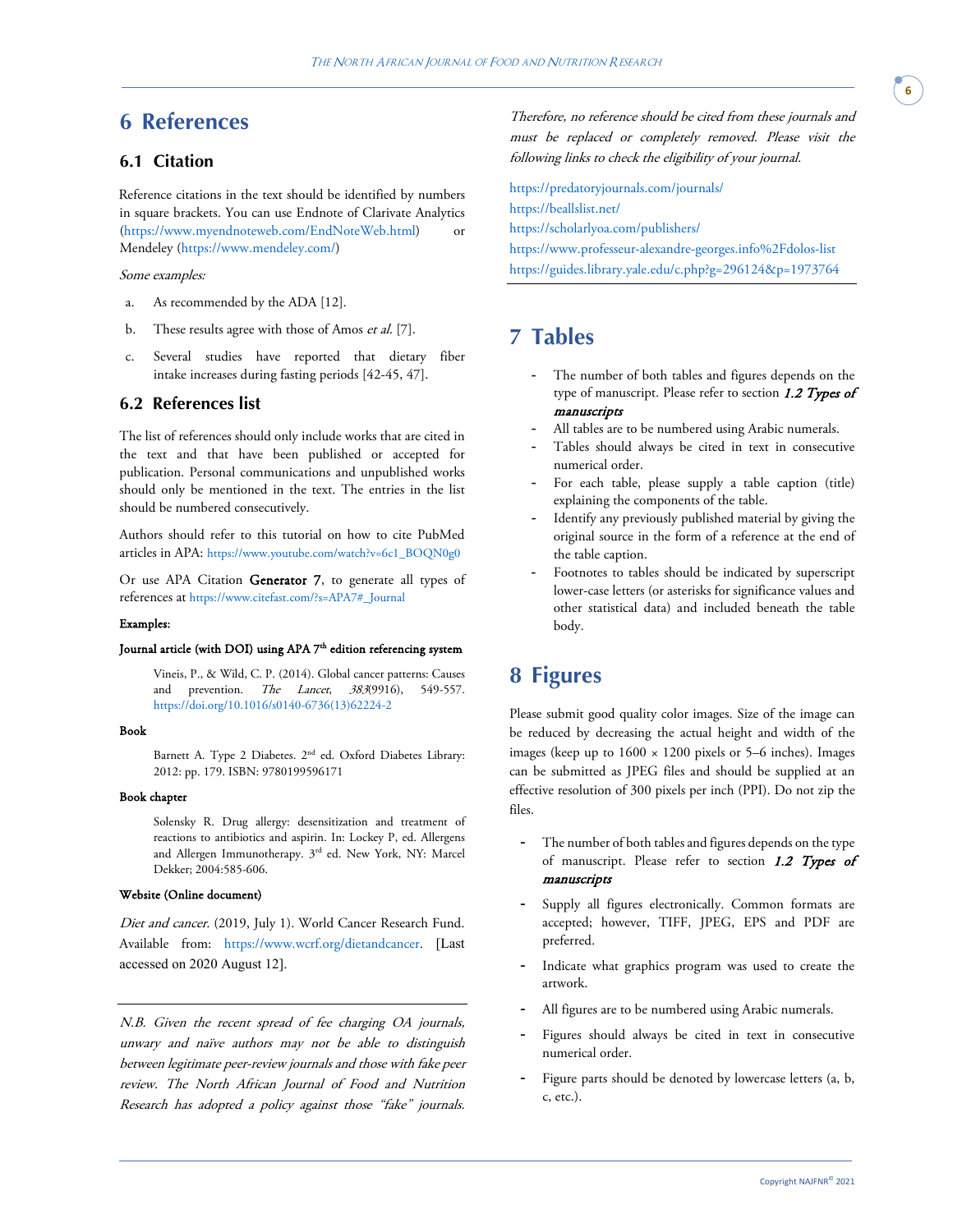- If an appendix appears in your article and it contains one or more figures, continue the consecutive numbering of the main text. Do not number the appendix figures, "A1, A2, A3, etc." Figures in online appendices (Supplementary Data) should, however, be numbered separately.
- Figure legends: These should be brief, specific and appear on a separate manuscript page after the "References" section.

## **Figure Captions**

- Each figure should have a concise caption describing accurately what the figure depicts. Include the captions in the text file of the manuscript, not in the figure file.
- Figure captions begin with the term Fig. in bold type, followed by the figure number, also in bold type.
- No punctuation is to be included after the number, nor is any punctuation to be placed at the end of the caption.

## **Figure Placement and Size**

- Figures should be submitted separately from the text.
- When preparing your figures, size figures to fit in the column width.
- The figures should be 39 mm, 84 mm, 129 mm, or 174 mm wide and not higher than 234 mm.
- Figures should be

#### **Permissions**

If you include figures that have already been published elsewhere, you must obtain permission from the copyright owner(s) for both the print and online format. Please be aware that some publishers do not grant electronic rights for free and that NAJFNR will not be able to refund any costs that may have occurred to receive these permissions. In such cases, material from other sources should be used.

# <span id="page-6-0"></span>**9 Disclosure of potential conflicts of interest**

Authors must disclose all relationships or interests that could influence or bias the work. Although an author may not feel there are conflicts, disclosure of relationships and interests affords a more transparent process, leading to an accurate and objective assessment of the work. Awareness of real or perceived conflicts of interests is a perspective to which the readers are entitled and is not meant to imply that a financial relationship with an organization that sponsored the research or compensation for consultancy work is inappropriate. Examples of potential conflicts of interests that are directly or indirectly related to the research may include but are not limited to the following:

- Research grants from funding agencies (please give the research funder and the grant number);
- Honoraria for speaking at symposia;
- Financial support for attending symposia;
- Financial support for educational programs;
- Employment or consultation;
- Support from a project sponsor;
- Position on advisory board or board of directors or other types of management relationships;
- Multiple affiliations;
- Financial relationships, for example, equity ownership or investment interest;
- Intellectual property rights (e.g. patents, copyrights, and royalties from such rights);
- Holdings of spouse and/or children that may have a financial interest in the work.

In addition, interests that go beyond financial interests and compensation (non-financial interests) that may be important to readers should be disclosed. These may include but are not limited to personal relationships or competing interests directly or indirectly tied to this research, or professional interests or personal beliefs that may influence your research. The corresponding author collects the conflict of interest disclosure forms from all authors. (Please note that each author should complete a disclosure form).

# <span id="page-6-1"></span>**10 Research involving human and/ or animals**

## Statement of human rights

When reporting studies that involve human participants, authors should include a statement that the studies have been approved by an appropriate institutional and/or national research ethics committee and have been performed in accordance with the ethical standards as laid down and updated in the 2013 Declaration of Helsinki (7<sup>th</sup> revision) and its later amendments or comparable ethical standards.

If doubt exists whether the research was conducted in accordance with the Helsinki Declaration or comparable standards, the authors must explain the reasons for their approach, and demonstrate that the independent ethics committee or institutional review board explicitly approved the doubtful aspects of the study. The following statements should be included in the text before the References section: Ethical approval: "All procedures performed in studies involving human participants were in accordance with the ethical standards of the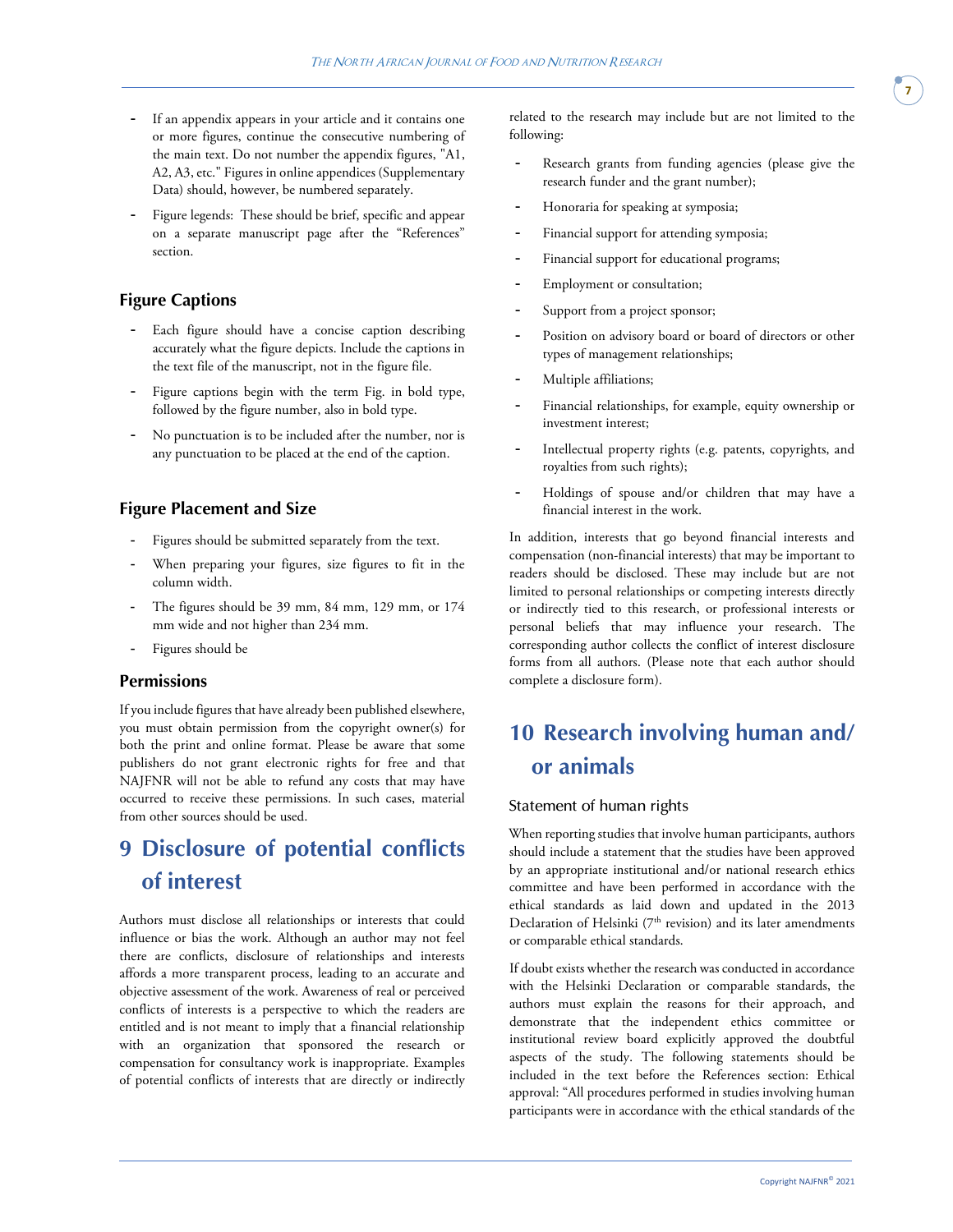institutional and/or national research committee and with the Helsinki declaration and its later amendments or comparable ethical standards." For retrospective studies, please add the following sentence: "For this type of study formal consent is not required."

#### Statement on the welfare of animals

The welfare of animals used for research must be respected. When reporting experiments on animals, authors should indicate whether the international, national, and/or institutional guidelines for the care and use of animals have been followed and that the studies have been approved by a research ethics committee at the institution or practice at which the studies were conducted (where such a committee exists). For studies with animals, the following statement should be included in the text before the References section: Ethical approval: "All applicable international, national, and/or institutional guidelines for the care and use of animals were followed. " If applicable (where such a committee exists): "All procedures performed in studies involving animals were in accordance with the ethical standards of the institution or practice at which the studies were conducted." If articles do not contain studies with human participants or animals by any of the authors, please select one of the following statements: "This article does not contain any studies with human participants performed by any of the authors." "This article does not contain any studies with animals performed by any of the authors." "This article does not contain any studies with human participants or animals performed by any of the authors."

# <span id="page-7-0"></span>**11 Informed consent**

All individuals have individual rights that are not to be infringed. Individual participants in studies have, for example, the right to decide what happens to the (identifiable) personal data gathered, to what they have said during a study or an interview, as well as to any photograph that was taken. Hence it is important that all participants gave their informed consent in writing prior to inclusion in the study. Identifying details (names, dates of birth, identity numbers, and other information) of the participants that were studied should not be published in written descriptions, photographs, and genetic profiles unless the information is essential for scientific purposes and the participant (or parent or guardian if the participant is incapable) gave written informed consent for publication. Complete anonymity is difficult to achieve in some cases, and informed consent should be obtained if there is any doubt. For example, masking the eye region in photographs of participants is inadequate protection of anonymity. If identifying characteristics are altered to protect anonymity, such as in genetic profiles, authors should provide assurance that alterations do not distort scientific meaning. The following statement should be included: Informed consent: "Informed consent was obtained from all individual participants included in the study." If identifying information about

participants is available in the article, the following statement should be included: "Additional informed consent was obtained from all individual participants for whom identifying information is included in this article."

# <span id="page-7-1"></span>**12 After acceptance**

## Proofreading

The purpose of the proof is to check for typesetting or conversion errors and the completeness and accuracy of the text, tables, and figures. Substantial changes in content, e.g., new results, corrected values, title, and authorship are not allowed without the approval of the Editor. After online publication, further changes can only be made in the form of an Erratum, which will be hyperlinked to the article.

The revised version of the manuscript should be submitted online in a manner similar to that used for submission of the manuscript for the first time. When submitting a revised manuscript, contributors are requested to include, the "referees" remarks along with point to point clarification at the beginning in the revised file itself. In addition, they are expected to mark the changes as underlined or colored text in the article.

# <span id="page-7-2"></span>**13 English Language Support**

For editors and reviewers to accurately assess the work presented in your manuscript you need to ensure the English language is of sufficient quality to be understood. If you need help with writing in English, you should consider:

- Asking a colleague who is a native English speaker to review your manuscript for clarity.
- Visiting the English language tutorial which covers the common mistakes when writing in English.
- Using a professional language editing service where editors will improve the English to ensure that your meaning is clear and identify problems that require your review.
- The NAJFNR has language editing services please visit the link: <https://najfnr.com/home/language-and-editing-services>

N.B. The use of a language editing service is not a requirement for publication in our journal and does not imply or guarantee that the article will be selected for peer review or accepted. If your manuscript is accepted, it will be checked by our copy editors for spelling and formal style prior its publication.

# <span id="page-7-3"></span>**14 Ethical consideration**

## Protection of patients' right to privacy

Identifying information of patients should not be published in written descriptions or photographs, etc. Authors should remove patients' names from figures unless they have obtained written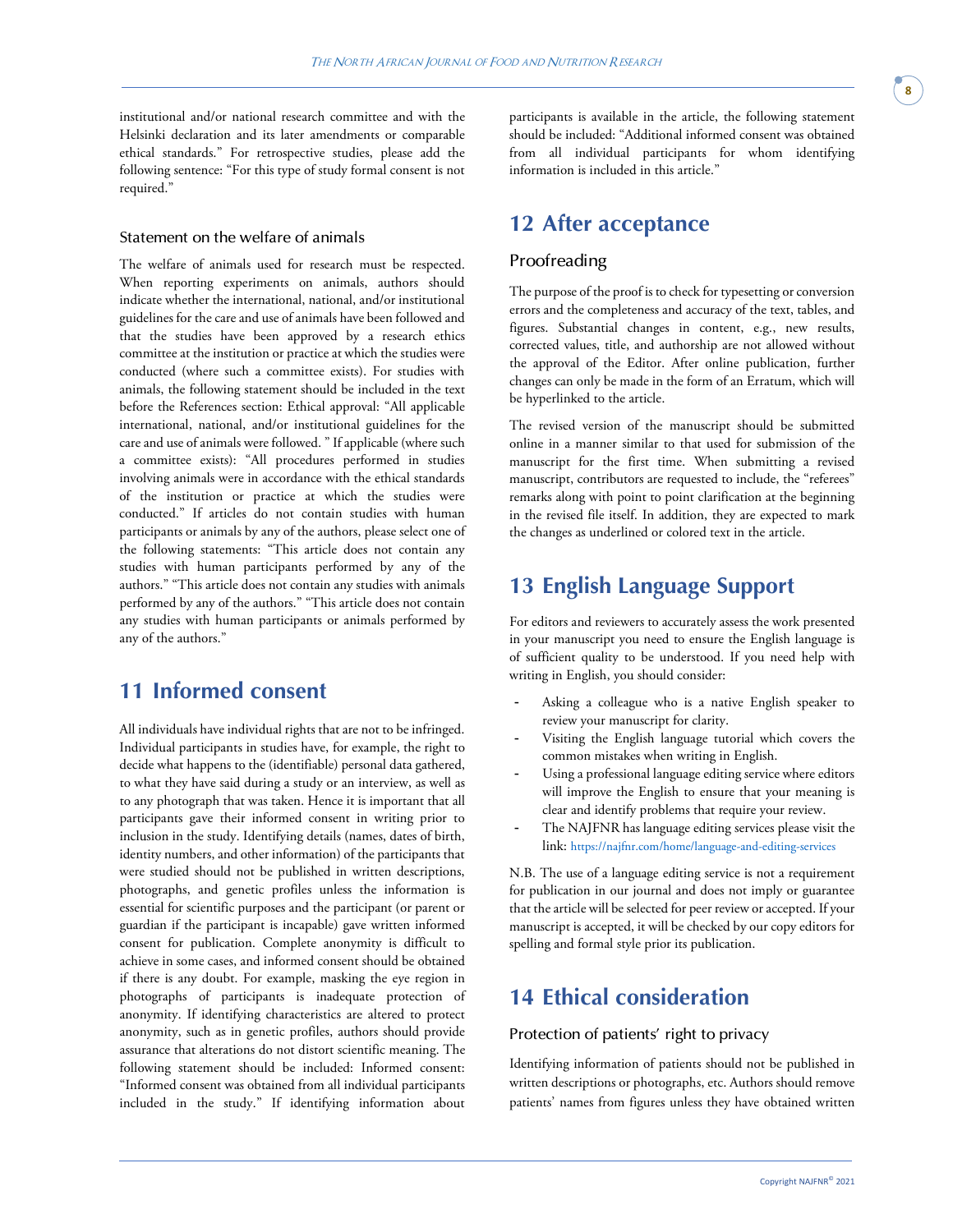informed consent from the patients. NAJFNR abides by ICMJE guidelines: (1) Authors, not the journals nor the publisher, need to have the patient consent form before the publication related to patient privacy and have the form properly archived by the author. (2) If the publication includes some facial images that make the patients identifiable, a statement about the patient's consent needs to be present in the manuscript.

## Publication Ethics

Ethical standards for publication exist to ensure high-quality scientific publications, public trust in scientific findings, and that people receive credit for their ideas. NAJFNR is committed to publishing only original material, i.e., material that has neither been published elsewhere, nor is under review elsewhere. Manuscripts that are found to have been plagiarized from a manuscript by other authors, whether published or unpublished, will incur plagiarism sanctions.

#### Duplicate Submission

Manuscripts that are found to have been published elsewhere, or to be under review elsewhere, will incur duplicate submission/publication sanctions. If authors have used their own previously published work or work that is currently under review, as the basis for a submitted manuscript, they are required to cite the previous work and indicate how their submitted manuscript offers novel contributions beyond those of the previous work.

#### Citation Manipulation

Submitted manuscripts that are found to include citations whose primary purpose is to increase the number of citations to a given author's work or articles published in a particular journal, will incur citation manipulation sanctions.

#### Data Fabrication and Falsification

Submitted manuscripts that are found to have either fabricated or falsified experimental results, including the manipulation of images, will incur data fabrication and falsification sanctions.

#### Improper Author Contribution or Attribution

All listed authors must have made a significant scientific contribution to the research in the manuscript and approved all its claims. It is important to list everyone who made a significant scientific contribution, including students and laboratory technicians.

#### Redundant Publications

Redundant publications involve the inappropriate division of study outcomes into several articles.

#### Sanctions

In the event that there are documented violations of any of the above-mentioned policies in any journal, regardless of whether or not the violations occurred in any article published by NAJFNR, the following sanctions will be applied:

- Immediate rejection of the infringing manuscript.
- Prohibition against all of the authors for any new submissions to NAJFNR, either individually or in combination with other authors of the infringing manuscript, as well as in combination with any other authors. This prohibition will be imposed for a minimum of 36 months.
- Prohibition against all of the authors from serving on the Editorial Board NAJFNR.

In cases where the violations of the above policies are found to be particularly egregious, the publisher reserves the right to impose additional sanctions beyond those described above.

## About Plagiarism

Plagiarism is the use or close imitation of the language and ideas of another author and representation of them as one's original work. Duplicate publication, sometimes called self-plagiarism, occurs when an author reuses substantial parts of his or her own published work without providing the appropriate references. This can range from getting an identical paper published in multiple journals, where authors add small amounts of new data to a previous paper.

Plagiarism can be said to have clearly occurred when large chunks of text have been cut and pasted. Such manuscripts would not be considered for publication. But minor plagiarism without dishonest intent is relatively frequent, for example when an author reuses parts of an introduction from an earlier paper. The editors will judge any case of which they become aware (either by their own knowledge of and reading about the literature, or when alerted by referees) on its own merits.

If a case of plagiarism comes to light after a paper is published in NAJFNR, the journal will conduct a preliminary investigation. If plagiarism is found, the journal will contact the author's institute and funding agencies. A determination of misconduct will lead NAJFNR to run a statement, bidirectionally linked online to and from the original paper, to note the plagiarism and to provide a reference to the plagiarized material. The paper containing the plagiarism will also be obviously marked on each page of the PDF. Depending on the extent of the plagiarism, the paper may also be formally retracted.

If you require any further information or support, please contact us on:<https://najfnr.com/home/about/contact>

#### Additional resources

For more additional information please visit:

- ICMJE: [http://www.icmje.org.](http://www.icmje.org/)